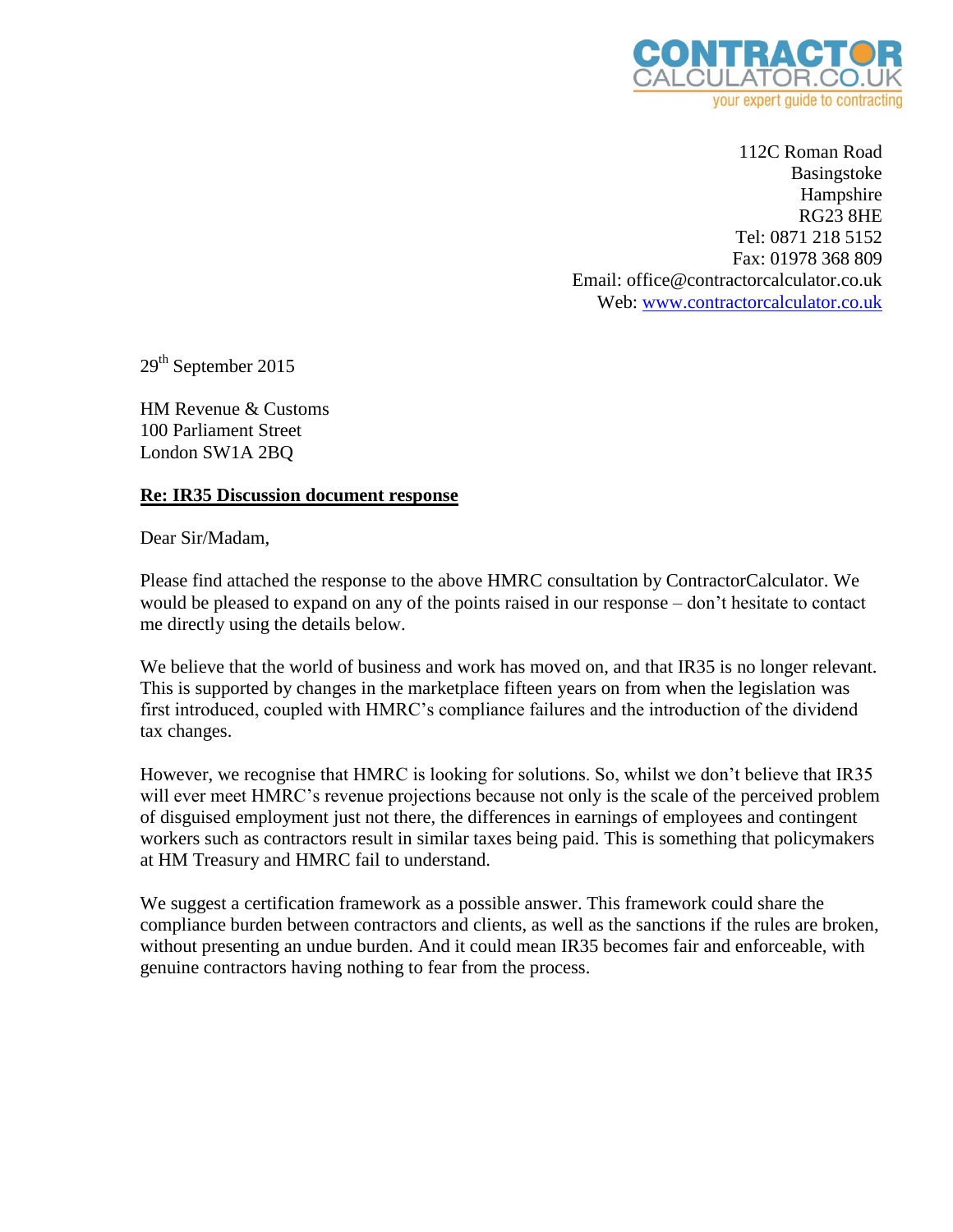We look forward to hearing about the next stage of this process.

Yours faithfully

 $D.ChpL$ 

Dave Chaplin CEO, ContractorCalculator Web: [www.ContractorCalculator.co.uk](http://www.contractorcalculator.co.uk/) Email: [office@contractorcalculator.co.uk](mailto:office@contractorcalculator.co.uk) Office: 0871 218 5152 Mobile: 07990 525790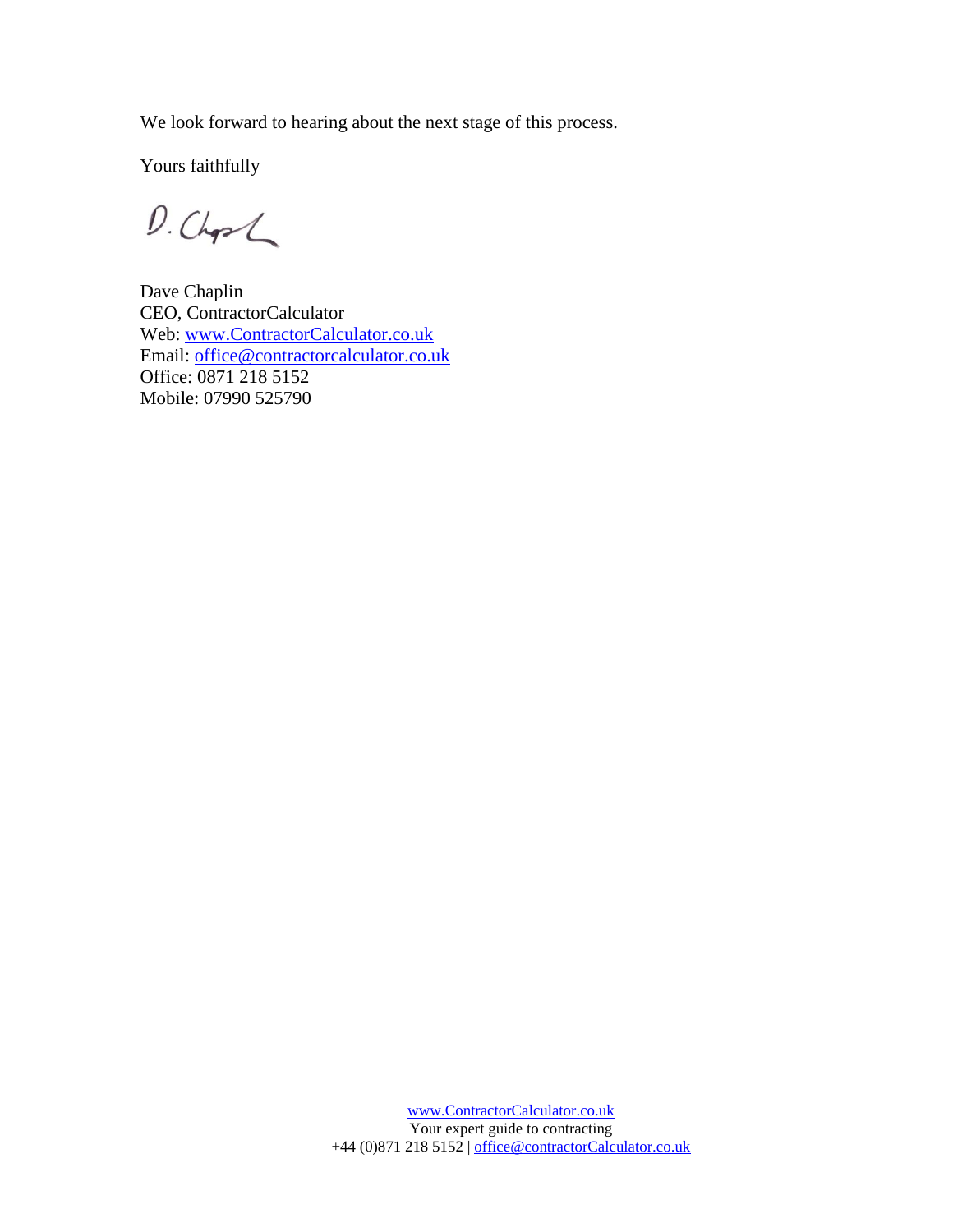### **Executive Summary**

- 1. IR35 was created over 15 years ago to address the loss of income tax and National Insurance Contributions (NICs) tax revenue caused as a result of disguised employment.
- 2. Extreme market distortions of supply/demand in sectors such as IT resulted in employees becoming contractors – the 'Friday to Monday' phenomenon.
- 3. From the outset, IR35 was flawed it is highly complex, subjective, does not offer tax certainty and can only be effectively used by experts.
- 4. Fifteen years later, and the market conditions that created so much disguised employment have changed, so little tax is now lost to the phenomenon.
- 5. As a result, R35 is irrelevant and no longer fit for purpose. In its current form, the legislation has become unenforceable.
- 6. HMRC's assumptions to justify IR35, and the deterrent effect  $(\text{\pounds}520m)$  and avoidance cost (£430m), are deeply flawed.
- 7. The comparisons of tax take between employees and contractors are not comparing like with like. Contractors always pay the same or more tax.
- 8. The elephant in the room is that engagers/clients are the ones that escape without paying employers' NICs.
- 9. Despite its irrelevance, we know IR35 will not be abolished, so somehow it has got to be made to work.
- 10. If IR35 must be kept going, only a framework that shares compliance, risk and punishment between contractors and engagers will work.
- 11. Simplifying the existing tests, or using an alternative such as supervision, direction and control (SDC), are not the solution.
- 12. Engagers/clients should be responsible for compliance but within a framework where contractors must gain certification that can easily be validated.
- 13. For such a framework to succeed, third parties must be responsible for accreditation and verification – HMRC lacks the resources and capabilities.
- 14. Only after significant research into the profile of disguised employees, genuine contractors and their attributes should such a solution be considered.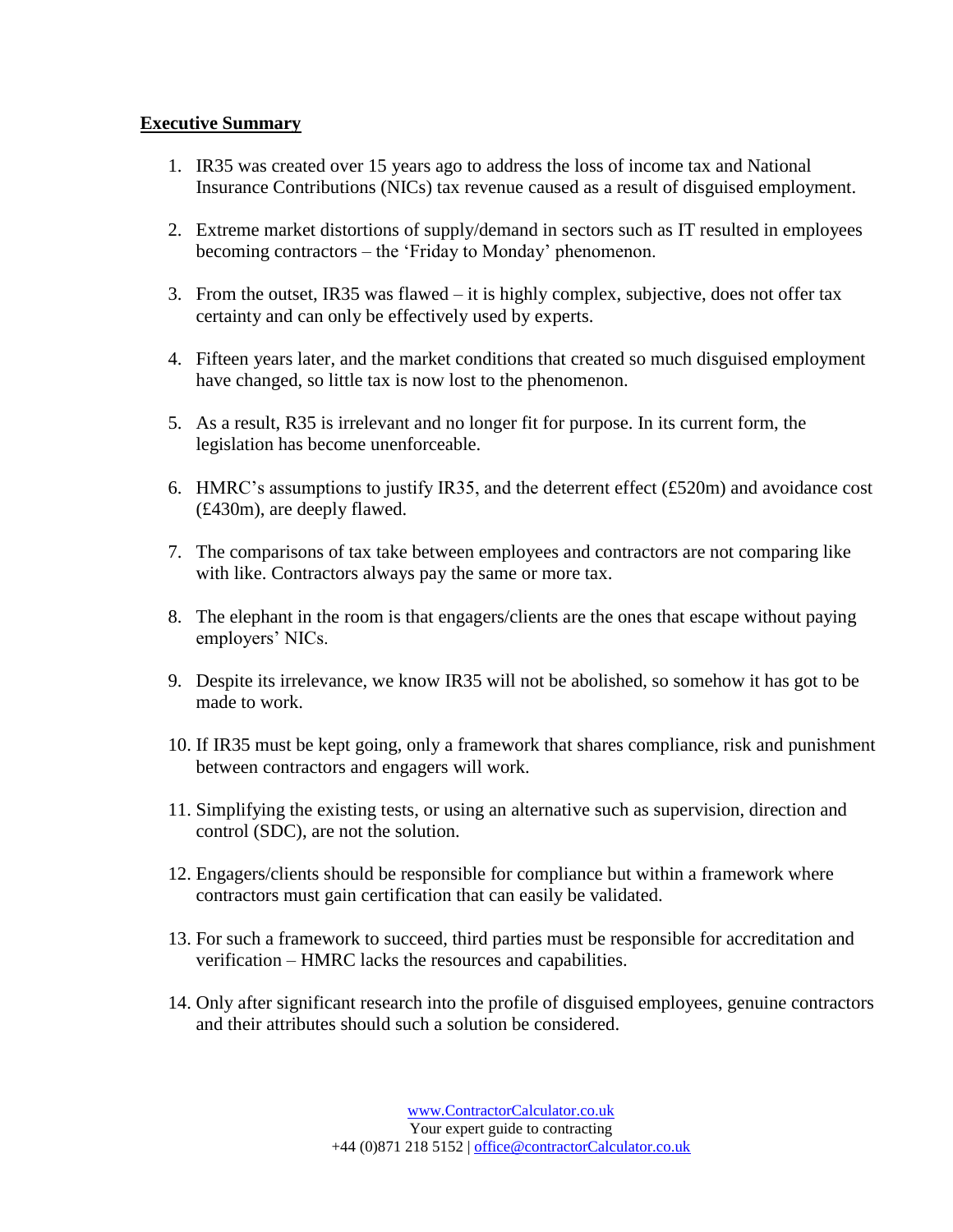# **1.0 IR35 is no longer relevant to the core contracting sector**

The business environment and the UK's labour market have changed considerably since IR35 was first introduced fifteen years ago. In fact, the market and contractors have changed so much we believe that IR35 is no longer relevant to the vast majority of the UK's highly skilled contingent workforce.

## **1.1 What are contractors?**

When considering whether IR35 has a role and who it affects, it is important to understand exactly what kind of worker we are talking about.

We are not considering low skill low paid agency workers and some self-employed sole traders who are told what to do and often forced into unsuitable and abusive trading arrangements, such as limited companies and offshore solutions

- Site labourers, first line IT helpdesk staff, some drivers, warehouse staff, and some care workers.
- This group has existing legislation to protect them, such as the agency legislation.

We are speaking about contractors and freelancers who are highly skilled highly paid expert professionals and para-professionals who mostly choose to work as a limited company, but may also work via an umbrella company, because they supply a B2B service to other businesses

- IT consultants, engineers, scientists, solicitors, marketers, media/new media experts, executives, accountants.
- This group are experts they are not hired to be told what to do and would be caught by tests that are underpinned by control, and supervision, direction and control (SDC).

### **1.2 What has changed since 2000 when IR35 was first introduced?**

IR35 was first introduced to tackle a very real problem of disguised employment. So that businesses could retain key workers and skills in an era of high demand where contractors were charging significantly more than their permanent counterparts, many firms facilitated workers to leave employment on a Friday and return on Monday to the same desk, doing the same job with the same organisation that used to employ them but which is now their client.

This 'Friday to Monday' phenomenon was responsible for a significant amount of disguised employment. It was a direct consequence of the difference in the supply and demand, particularly in IT. The motivation was about staff retention and skills hoarding and not about reducing tax burdens. In fact, most businesses saw their cost of resourcing increase as a result of hiring contractors because they simply could not find permanent staff.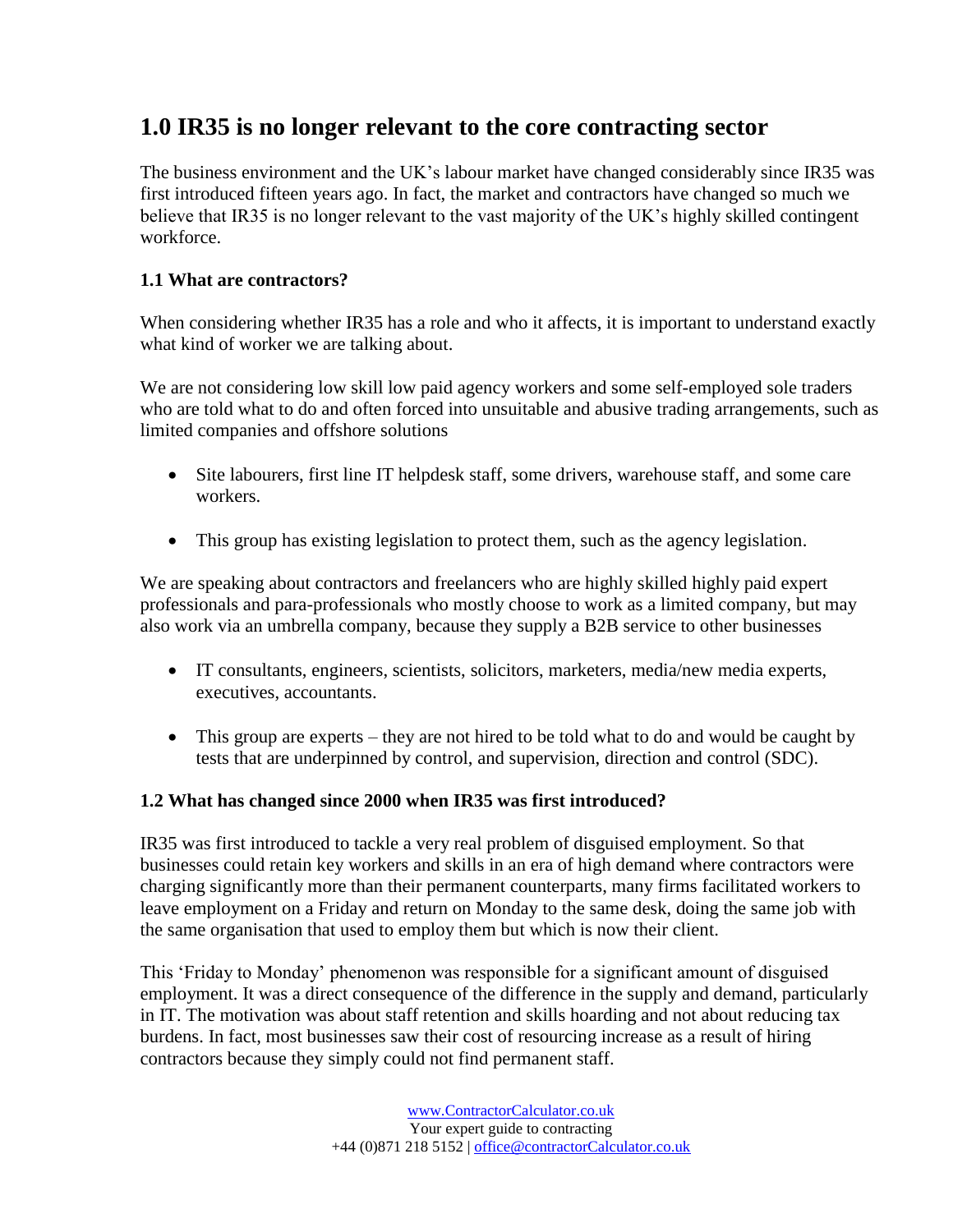However, those market forces that drove 'Friday to Monday' behaviour have largely disappeared at the mid- and top-ends of the contracting market. Skills shortages persist in the core contracting disciplines of IT, engineering, energy/oil  $\&$  gas, construction, finance, marketing and media and interim management. But there is less pressure on supply and demand.

For example, contractors are being paid the same day rates now as they were 15 years ago – this is a reflection of the demand and supply being closely matched. The recession forced many organisations to look at their business models and the understanding of the benefits of highly skilled contingent workers has grown hugely. The recession also made many individuals consider their own careers, lifestyle and work-life balance. Many decided that they preferred greater control over their own destiny in an uncertain world, so chose contracting as a positive lifestyle and career choice. It is these market forces that are now driving the increase in contractors, not tax.

There have been major recent tax changes that also impact on the contracting sector dynamics. The dividend tax changes have effectively imposed an equivalent of employee's National Insurance Contributions (NICs) on those using a limited company. There is a tax advantage to be gained through incorporation, but the dividend tax changes mean that is significantly reduced. The elephant in the room is employers' National Insurance Contributions (NICs), and currently contractors caught by IR35 pay that 'tax', not their engagers.

## **1.3 IR35 in its current form is no longer fit for purpose**

In addition to the market and tax changes that make IR35 irrelevant, it is no secret that the legislation is unenforceable:

**IR35 is too complex:** IR35 is underpinned by employment legislation and case law that is a highly complex area. Not surprisingly, HMRC's regular local inspectors of taxes do not have the detailed knowledge to understand and effectively apply the legislation. There are only up to 40 IR35 specialists within the entire organisation. They are required to police at least half a million workers. That's akin to policing the UK's motorway network with only ten patrol cars.

**HMRC has limited capacity for IR35 inquiries:** HMRC's IR35 specialist teams have indicated that there is a maximum capacity of around 250 IR35 cases per year. They can at best hope to review only a tiny fraction of all contractors, even with highly sophisticated tools such as Connect to risk profile contractors for investigation.

**Contractors are smart enough to work around IR35:** They are experts typically working at the cutting edge of their respective fields, and are typically highly educated and professionally qualified. They are highly motivated to undergo continued professional development to maintain market leading skills and knowledge – they won't be contractors for long if they don't. This means they are not average taxpayers and will acquire the skills – and professional support - they need to ensure IR35 does not apply to them.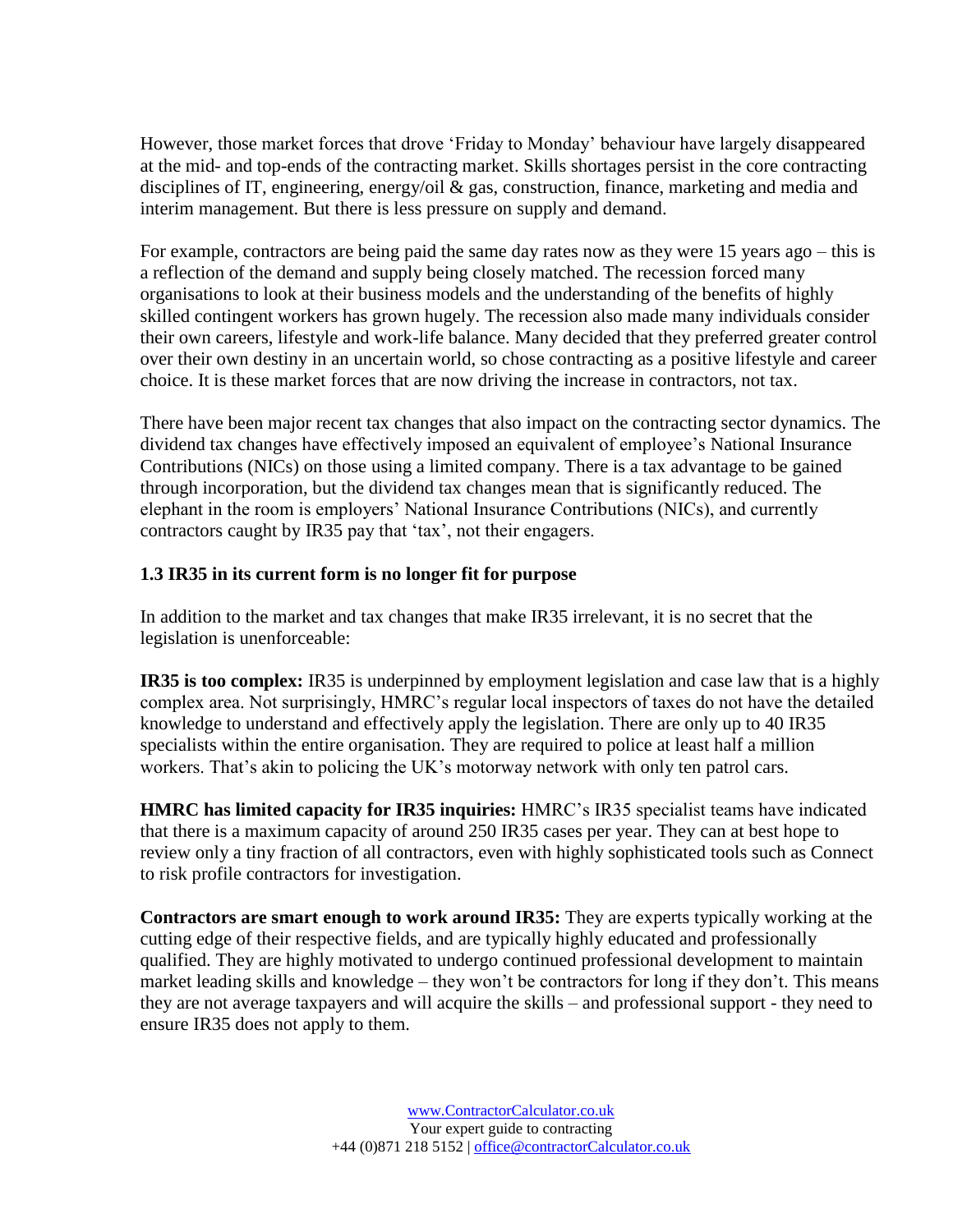**Contractors are experts and not controlled:** The typical profile of contractor means that most fail any kind of control or supervision, direction and control test used for IR35 and the agency legislation – clients don't hire experts and then tell them what to do. Control, which underpins IR35, was cited by tribunal judges in recent key IR35 cases that HMRC lost, such as Marlen, Primary Path and ECR Consulting. Most know exactly what they need to do to ensure they are never 'caught' inside IR35 – they hire other experts to advise them, secure the right paperwork from clients and invest in tax investigation insurance.

**IR35 experts nearly always successfully close inquiries:** There are many IR35 consultancies and contractor accountancy practices that are expert in IR35 – much more so than any HMRC inspector outside of the specialist teams. These experts advise contractors and can usually shut down an IR35 enquiry before it even gets started.

**IR35 is inherently unfair and fiercely contested:** When applied, contractors must pay even more tax than employees – paying both employee's and employer's NICs as well as income tax but with no rights or benefits in return. The 'employer'/client is not required to pay any employers' NICs – or anything at all. Most contractors are highly savvy businesspeople who strongly resent the unfairness of the tax – this makes them highly motivated when it comes to taking measures to ensure it does not apply to them. The current regime is based on the premise that the entire cost of the employee is used to fund the gross cost of the contractor. That might have been the case 15 years ago, but it is no longer the case now.

**Disguised employee numbers are lower than HMRC believes:** There are simply not high numbers of disguised employees using limited companies to be found out and caught by HMRC – they just don't exist (they mostly work via umbrellas or agency payroll and pay income tax and NICs like employees already). The claim by HMRC that there it is a widespread problem is not substantiated with empirical evidence.

As a result, HMRC's IR35 record speaks for itself. Year after year, the data released about IR35 tax yield shows that the legislation is not working and not even covering its costs. No business would do something that does not work for fifteen years – IR35 is fundamentally flawed.

HMRC estimates that the deterrent effect of IR35 is £520m, and that a further £430m is lost as a result of avoidance activity (page 5 of the discussion document). However, when challenged the organisation refuses to provide any justification for these estimates.

For example, HMRC believes that a major element of the deterrence effect is that highly paid employees choose not to incorporate to save tax because they are afraid that IR35 applies. ContractorCalculator has published results of a survey that shows most highly paid employees who have considered incorporating to save tax don't incorporate because their employers won't let them, not because of IR35 – most employees are not even aware that IR35 exists let alone how it may affect them.

An incredibly useful exercise that would inform the debate would be for HMRC to conduct detailed research into where IR35 avoidance takes place and segmenting this according multiple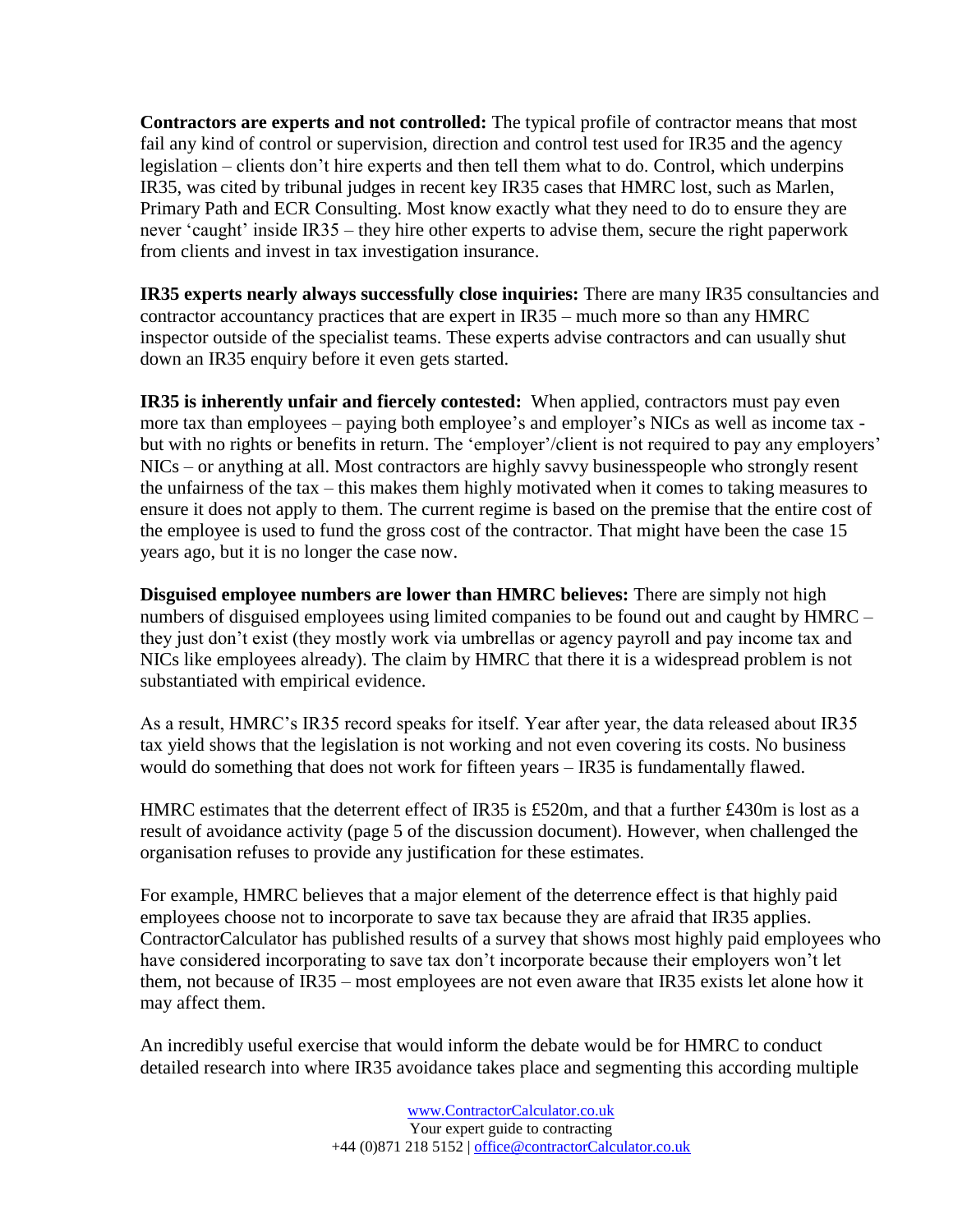factors, including industry sector, engager/client type and size, income band of the worker and type of trading vehicle.

If they do the research and compares salaries to contract rates they will find that perhaps there isn't a problem anymore.

It is likely that there is considerable avoidance by lower skilled, lower paid contingent workers. This 'demographic' are not true contractors, but are typically grouped with highly skilled, highly paid contingent workers often because they are not employees. This is the group that attracts much attention and is target of other anti-avoidance measures, such as the Onshore/Offshore Employment Intermediaries legislation.

An incredibly useful exercise that would inform the debate would be for HMRC to conduct detailed research into where IR35 avoidance takes place and segmenting this according to multiple factors, including industry sector, engager/client type and size, income band of the worker and type of trading vehicle.

There is certainly anecdotal evidence to suggest there are many workers using limited company solutions that have no idea this is happening to them, and whose service provides have evaded the attention of compliance, despite the existence of anti-avoidance legislation such as the Managed Service Companies (MSC) rules.

### **1.4 Assumptions about the financial justification for IR35 are flawed**

The IR35 Discussion document attempts to make comparisons between the income and taxation of an employee and a contractor. If the deterrent effect  $(\text{\pounds}520m)$  and avoidance cost  $(\text{\pounds}430m)$ estimates are based on such assumptions, then they are deeply flawed.

This is why. In its case studies on page 3 of the discussion document, HMRC compares an employed lawyer being paid a £70,000 salary and a legal contractor. The case study rapidly departs from reality from the second sentence onwards that says "The company pays the lawyers gross payments of £70,000 per year".

#### *IR35 Discussion Paper:*

*A legal company hires two lawyers in 2015-16 who do the same job and work on the same cases. The company pays the lawyers gross payments of £70,000 per year. Jo works as a direct employee. The company deducts income tax and employee NICs from her salary and pays employer NICs on top. The total tax and NICs paid on Jo's salary is £30,612 (£22,071 by Jo and £8,541 by the company).*

*Ben works through a PSC and does not operate IR35. He pays himself the most tax advantageous remuneration strategy combining a low salary and dividends. His total tax and NICs liability is £16,900.*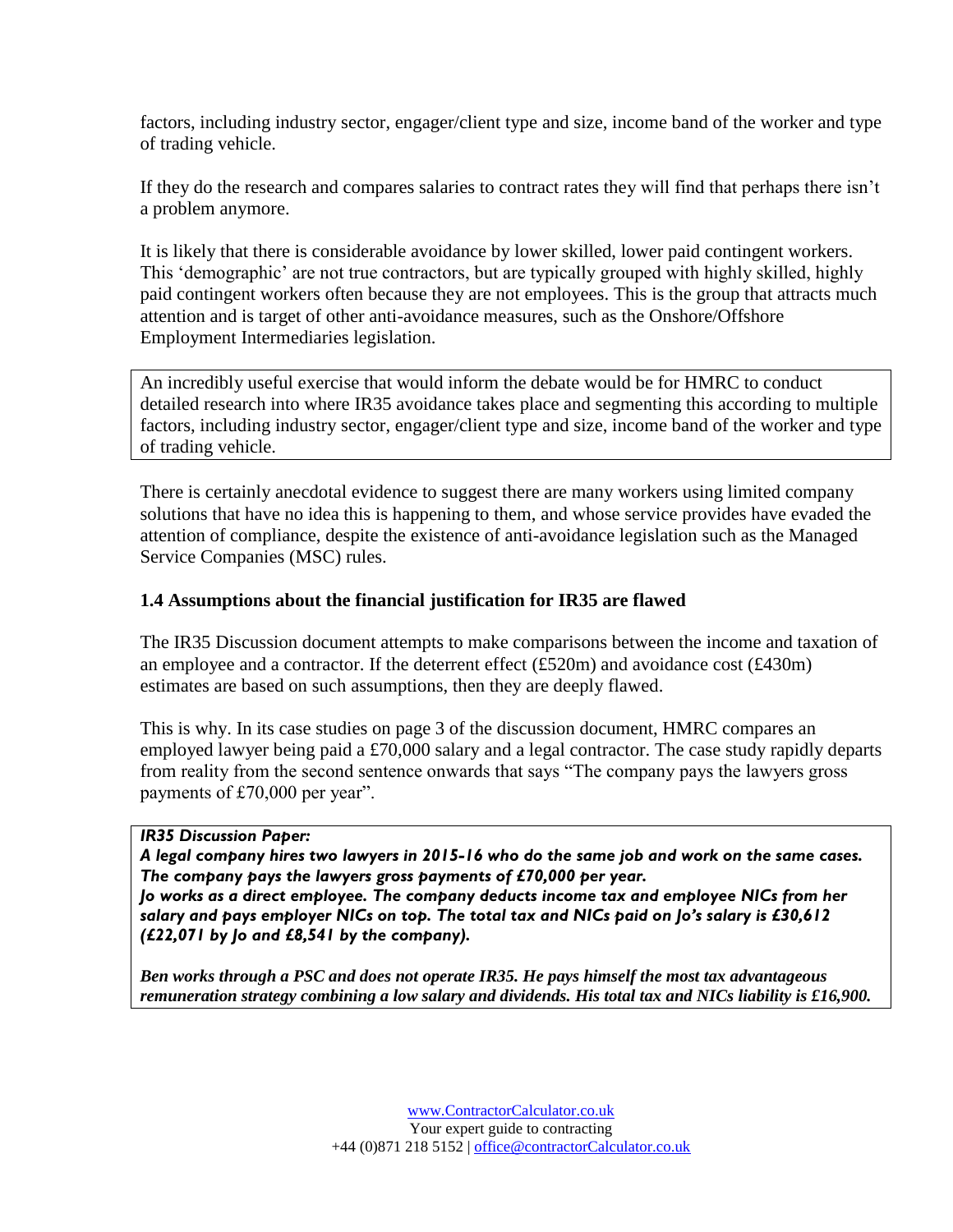No contractor is ever paid the same gross fees as an employee performing in a similar role. To suggest otherwise is to simply ignore the realities of the contracting marketplace.

A more realistic example is to consider the options available to Sandra. She could become an employed senior developer that gets paid a gross salary of £70,000 per year. Alternatively, Sandra could choose to become an IT contractor delivering essentially the same skills on £500 a day, which equates to a gross fee income of £110,000 (£500 x 5 days per week x 44 weeks per year).

In the discussion document's example, the employee pays £30,612 in tax each year, which is income tax, employee's National Insurance Contributions (NICs) and employer's NICs (Note – we actually calculated this to be £30,410.94 using 2016 allowances, comprised of income tax £17,100.60, employee's NICs £4,670.80 and employer's NICs £8,540.54). This is a realistic calculation of the employee's total tax liability, including their employer's contribution.

The tax liability of the contractor is calculated by HMRC to be £16,900, versus £30,612 paid by the employee. Whilst this may be an accurate calculation of the tax paid by a contractor trading via a limited company with a gross fee income of £70,000, it is not realistic and does not show the full picture. Furthermore, the calculation does not apply the dividend tax changes, which will have a significant impact on contractor tax from April 2016.

A contractor on £500 per day will typically work 220 day per year, generating revenues of £110,000. Taking into account costs of running their company, they will actually pay £36,153 in tax. This is £5,742 more than the employee pays. From April 2016, when the dividend tax changes tax effect, the contractor will pay an additional tax of £4,407 than they do now.

So, if Sandra decides to go contracting via a limited company (personal service company/PSC), she pays more tax in total than if she decided to become an employee. And this is set to increase significantly from April 2016, when the dividend tax changes kick in.

Estimates of the tax yield lost as a result of IR35 avoidance are massively overstated – not only is disguised employment simply no longer the problem it was fifteen years ago, but the projections in the discussion document don't add up due to the differences between salary costs and costs of hiring an equivalent contractor. They are simply not the same.

If we assume that our analysis of the market is wrong and HMRC is right. To believe HMRC's thinking and example, you need to believe that somehow employers are managing to hire contractors at a cost that is less than their permanent members of staff, and that there are people who will choose to work like this rather than be an employee.

Whilst the free market can make these distortions happen when there is a significant difference between supply and demand, in most cases where supply is not an issue this simply won't happen because the workers won't accept those conditions.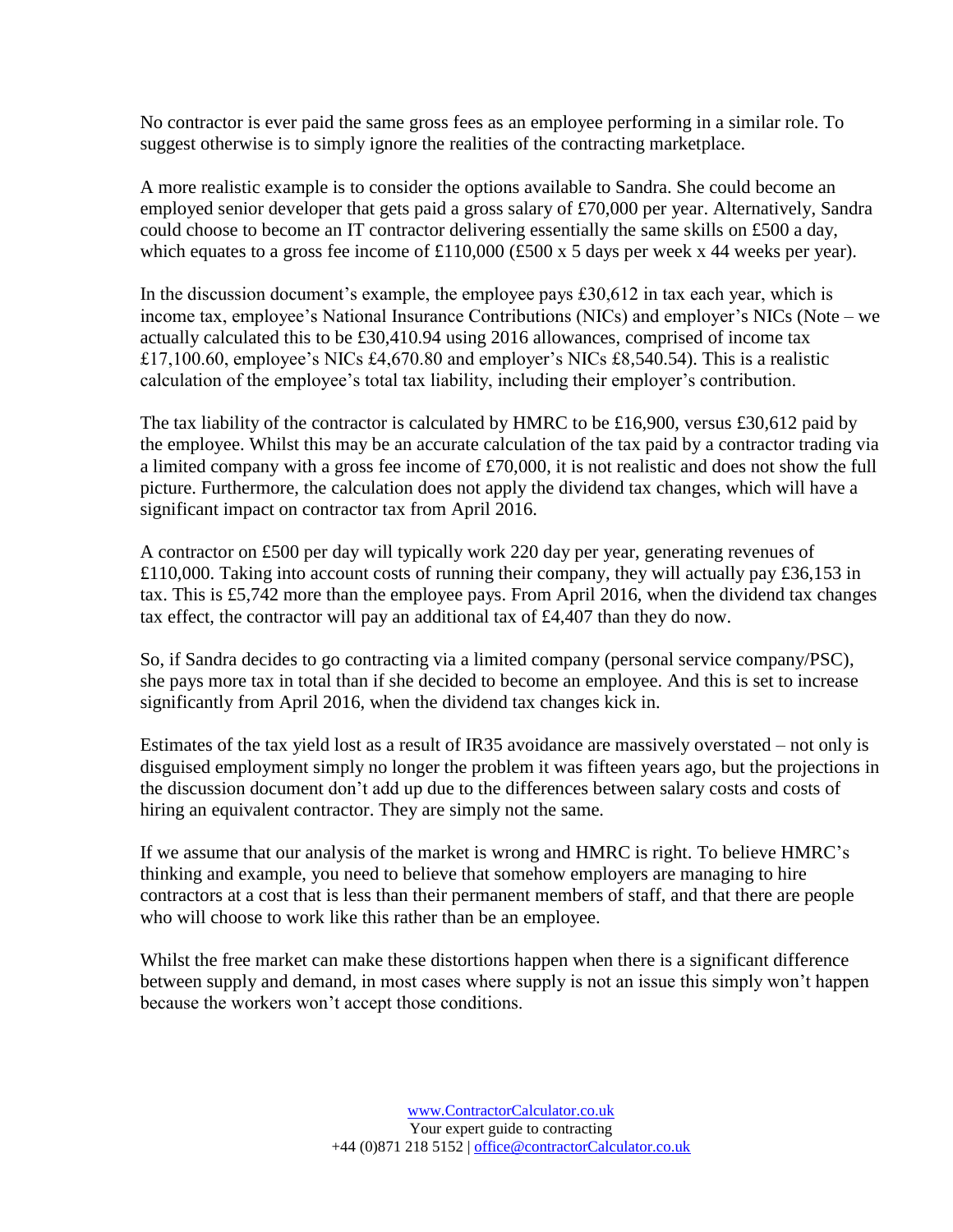# *Market forces:*

- **1. The cost to firms of hiring an employee is not the same as hiring a contractor**
- **2. Contractors charge more, because market forces allow them to**
- **3. The tax generated by either employment or contracting, when genuinely comparing like for like, is now roughly the same (from April 2016 with the new dividend taxes)**
- **4. Market forces can distort the differences. For example, in 1999 this happened to IT contractors, but the free market manages to redress the balance, again as it has done in IT. Many new workers entering IT and an injection of workers from outside of the UK have kept contract rates the same now as they were 15 years ago, when IR35 was introduced.**

It appears that HMRC has thus far assumed that any new IR35 legislation will somehow magically make those 'disguised employee PSC workers' stay using the same trading vehicles and pay considerably more tax. They won't. They will just go on the payroll, earning less as an employee than they were as a contractor, and the tax generated for the Exchequer will be roughly the same.

The result will be a reduction in the flexible workforce, not an increase in total tax take.

**We strongly encourage HMRC to commission a survey to understand the rates of pay for people in certain sectors dependant on whether they are salaried or contractors.**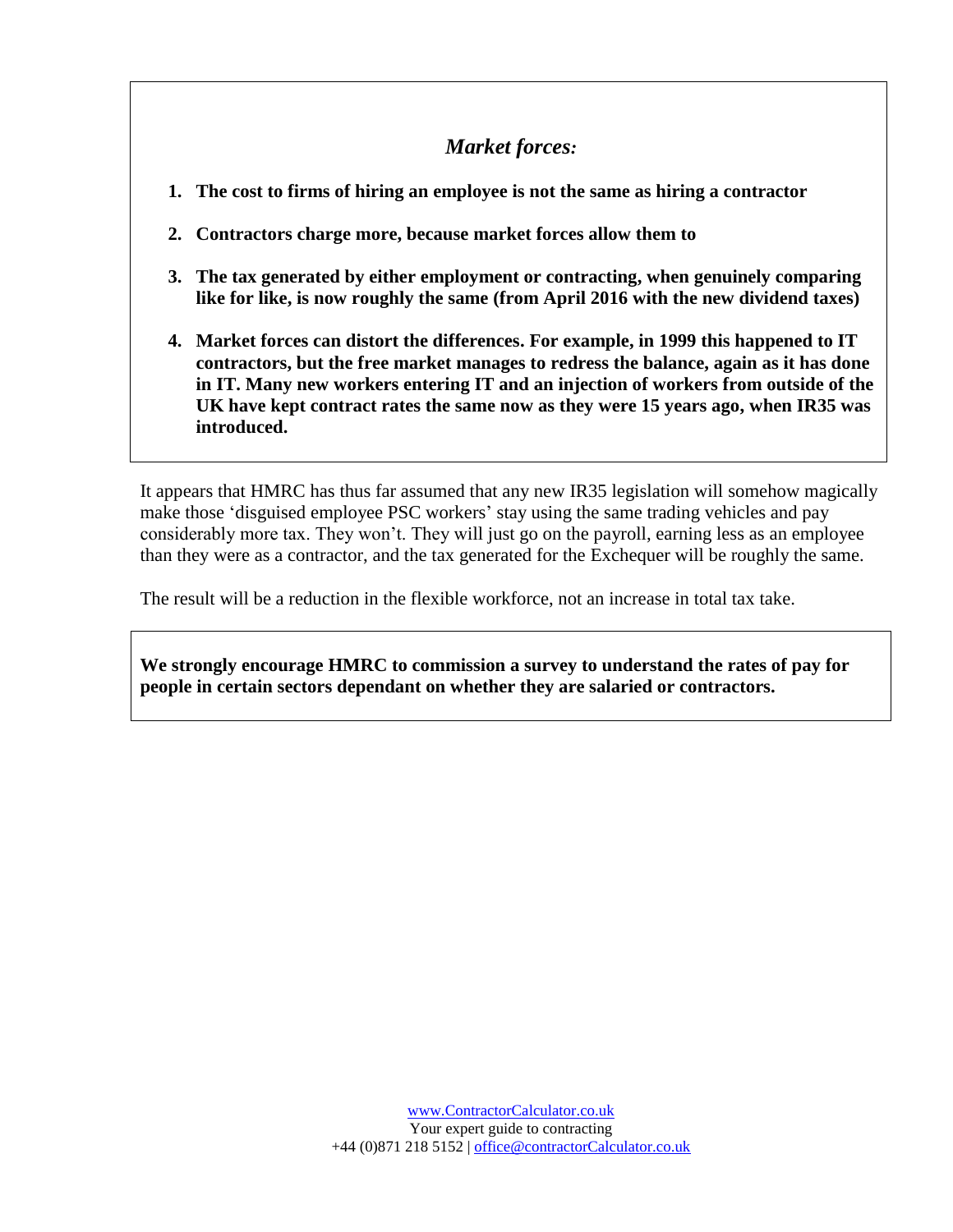# **2.0 How the effectiveness of IR35 could be improved**

Despite the evidence that shows IR35 is no longer relevant and should be abolished, we understand that abolition is not an option that is being considered. That means somehow the legislation that after fifteen years remains stubbornly unworkable must be made to work.

However, we would warn at this stage that expectations of increased tax yield should be managed – no matter how well IR35 is implemented, it will never yield £430m because, as we have explained, there simply aren't that many disguised employees anymore. In addition, as we have highlighted in the previous section, the impact of forcing disguised employees to pay more tax simply results in them becoming employees, with no additional tax generated. The £430m expectation is unjustified and based on very simplistic assumptions.

# **2.1 Simplifying or changing the test won't change the situation**

On page 8, the discussion document asks whether the existing tests used to determine IR35 status could be simplified. IR35 is flawed because it tries to apply employment law tests designed to be applied for the purposes of determining employment status for employment rights to a tax scenario. It is so complex that only experts in HMRC and specialist tax consultancies can properly apply it.

The ideal scenario would be a straightforward test that provided an unambiguous answer and could be applied by non-experts. But employment status is not a binary condition – employment status is a continuum and it is only at its extremes that a worker is categorically an employee or not an employee. Many employees have the characteristics of the self-employed, and many contractors have employee-like characteristics but are without doubt not disguised employees.

**If employment status could be simplified, the UK's finest legal minds that have spent decades interpreting and applying employment law and case law would have found a way by now.** 

**What we can say with confidence is that anyone suggesting that a simple test must be possible doesn't understand employment status case law**.

Trying to change the test, for example by using supervision, direction and control (SDC - which is after all only a subset of the existing IR35 tests), will have the same end-result – contractors are highly skilled, motivated and savvy individuals who rapidly learn how to 'game' a system, so SDC would go the same way as IR35, as contractors work out how to get around it. An industry of expert consultants and various products and services would spring up to offer contractors solutions that would place them outside SDC. Nothing would change.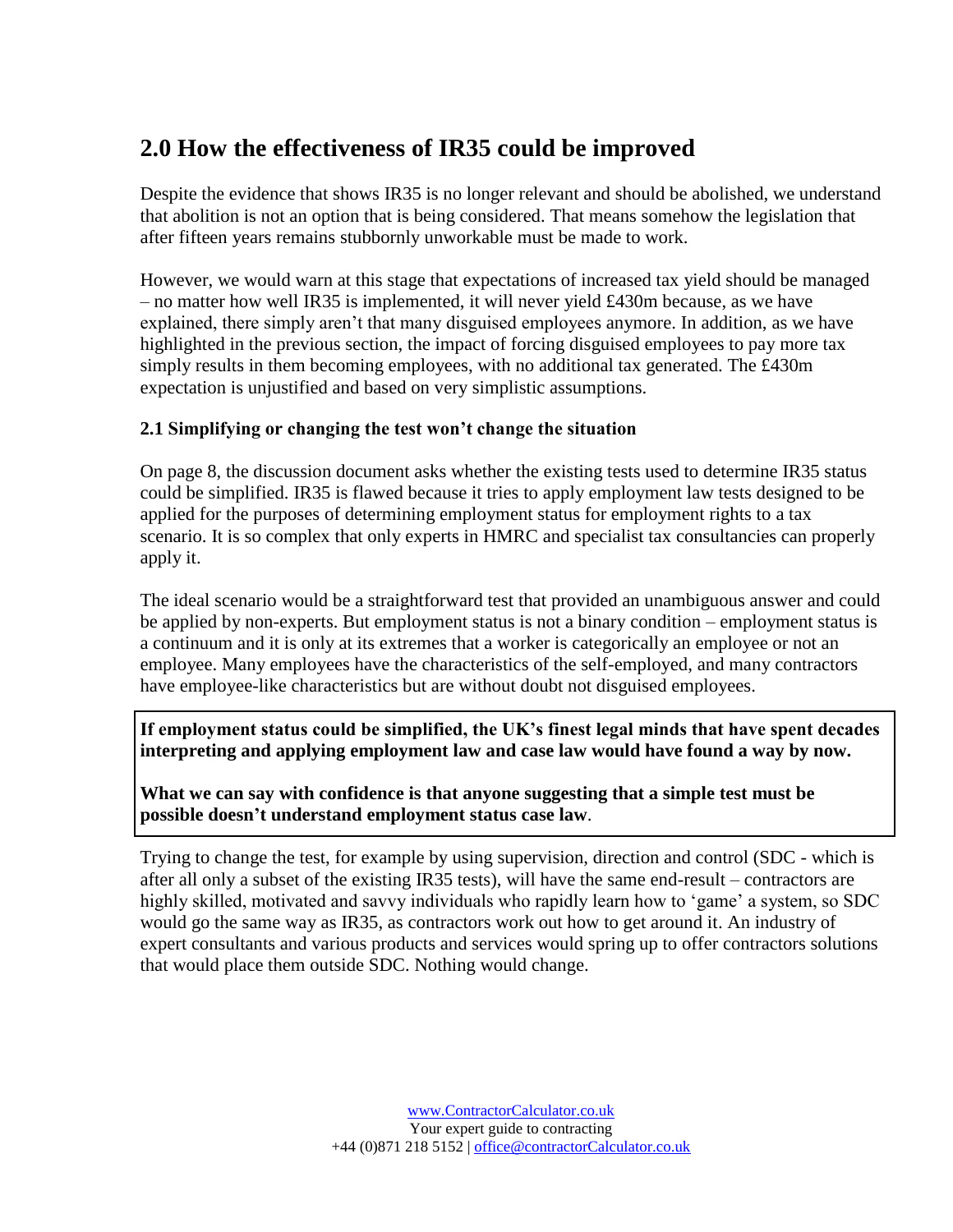# **2.2 Engagers (clients) becoming responsible for IR35 compliance**

Engagers, or clients as they are more often referred to in the contracting sector, typically fall into two groups when presented with compliance issues:

- 1. They are risk averse and over-regulate
- 2. They are results focused/practical/realists and under-regulate.

Risk averse clients may insist all contractors go on fixed-term contracts that operate Pay As You Earn (PAYE). This is akin to the situation some public sector clients have imposed following the introduction of the Off-Payroll Rules. The result has not been to catch more contractors inside IR35 – the result has been to deter many talented experts from working within the public sector, and all taxpayers have suffered as a result.

In many situations, contractors hold the power in the relationship and most will say no if a client tries to over-regulate. The impact – the UK becomes less competitive and less attractive to inward investors who value the flexible highly skilled workforce.

Results focused clients want the job done and want the contractor to get on and do it. They will sign/do what they are told to by the contractor who wants to prove they are outside of IR35. The impact – no change from the current position.

It should be remembered that the balance of power in the contractor/client relationship is very often with the contractor – they have hard to source skills and experience the client needs. Therefore contractors choose the basis on which they engage, not the clients. This is important if asking clients to enforce IR35 as contractors confronted with a client in group 1 can simply walk away and choose to work with a client from group 2.

# **2.3 A possible solution that spreads the compliance burden**

If there is a necessity to retain and change IR35, then a potential middle ground could be to legislate for a framework where the burden of compliance is shared:

- Engagers are responsible for compliance, but
- Contractors must gain certification that clients can easily validate when engaging them.

This potentially adds a level of complexity by adding a new process – contractor certification – but consider the alternatives. There is the status quo, where the intermediary (contractor's limited company) is responsible for compliance, or clients becoming solely responsible with the significant burden that will introduce, particularly for small businesses.

Other contracting service providers and membership organisations have in the past proposed a similar approach. A similar framework has been established for the construction sector – the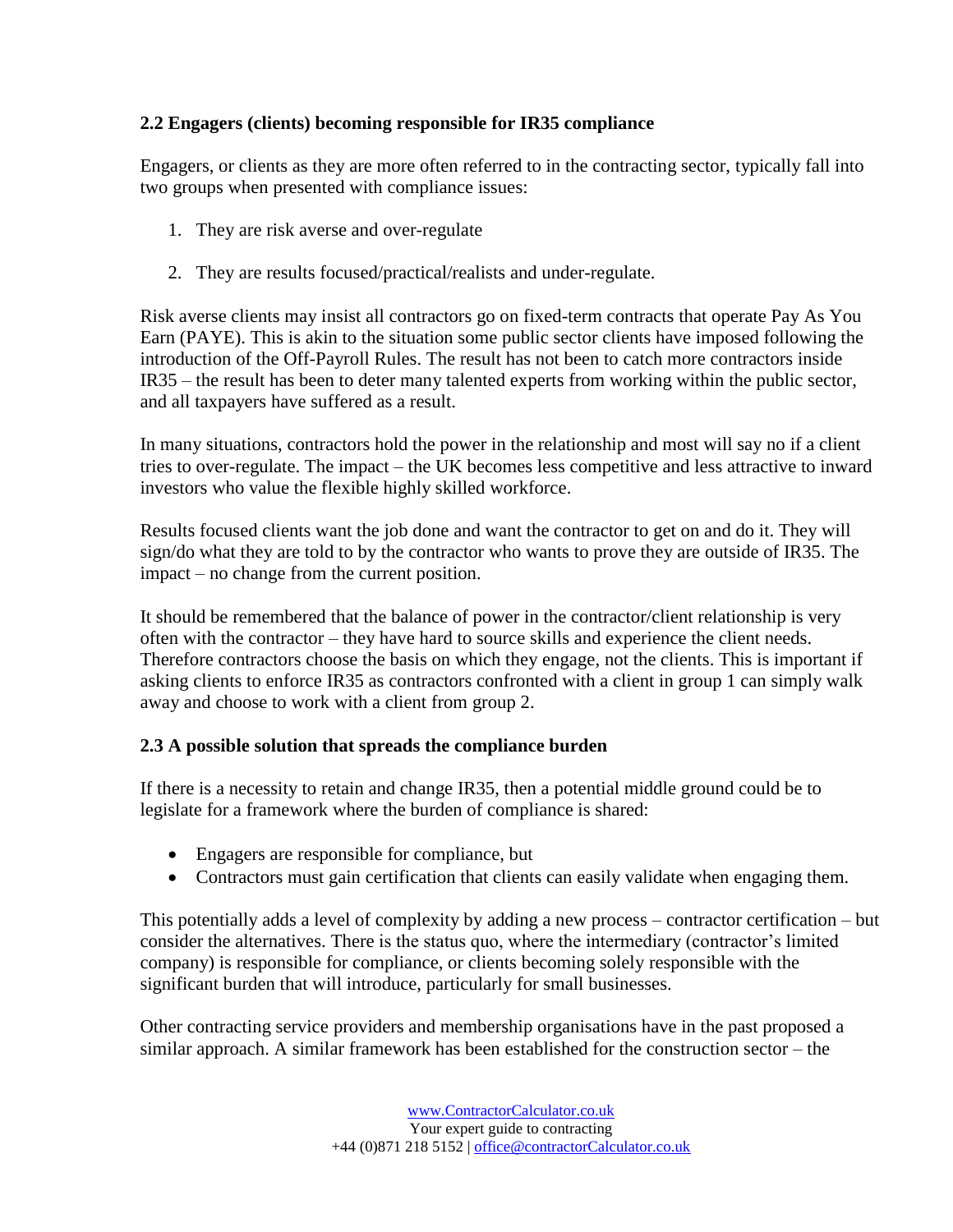Construction Industry Scheme (CIS). It is not perfect and has many critics, not least those who struggle with HMRC's poor call and response handling performance to confirm that the labour only subcontractors who have provided their CIS number are indeed legitimate.

The solution to this issue could be for HMRC to certify independent third parties – such as contractor accountants and IR35 consultancies that already have IR35 expertise – to in turn certify contractors. An online verification scheme could be established for clients to quickly and cheaply check contractor certification numbers, again using a trusted third party, not HMRC resources. The added benefit would be to not take valuable resources away from HMRC's core activities,

Contractors would apply to the independent certification bodies for accreditation – a paid for process - as legitimate contingent workers who can be paid gross by their clients. The clients could consult the online register and verify the contractor's certification. Clients hiring contractors without a certificate must pay them via Pay As You Earn (PAYE).

For this framework to succeed, it would require a number of features:

- **1. Straightforward and accessible categorisation:** The criteria for categorising a worker as a legitimate contractor must be straightforward and fair, and also take into account sector variances. But they can be in-depth, as the accreditation will be done by experts in employment status for tax purposes (note in-depth and straightforward are not necessarily mutually exclusive). This ensures that HMRC/HM Treasury and policymakers can have confidence in the framework. For example, length of assignment can be significantly different between sectors. A design freelancer could work on a project for an hour – an engineering contractor specialising in the design of components for nuclear power stations could work on a project for several years. They are both in business on their own account and legitimate businesses.
- **2. Fair, transparent and affordable accreditation:** The contractor accreditation process must be fair, transparent, affordable/good value and efficient. Contractors already view IR35 as intrinsically unfair, so HMRC should not have a role in the accreditation of contractors. But HMRC should drive the accreditation and ongoing quality assurance of independent third party certification organisations, such as contractor accountants and IR35 consultants. These businesses will also have the resources to endure any time-consuming and complex process accreditation process imposed by HMRC.
- **3. Ongoing and updated accreditation:** The accreditation process must be a regular/ongoing occurrence. A feature of IR35 is that it applies on a contract by contract basis. However, HMRC accepted that contractors who scored as low risk according to the Business Entity Tests (BETs) introduced in May 2012 could have three years of trouble-free contracting, unless their circumstances changed significantly. A similar strategy and re-certification timescale could be adopted here.
- **4. Low administrative burden:** The burden on clients must be light. This is not just for the benefit of client organisations, which include many small to medium sized enterprises (SMEs) and public sector organisations. Any costs will be passed on down the supply chain to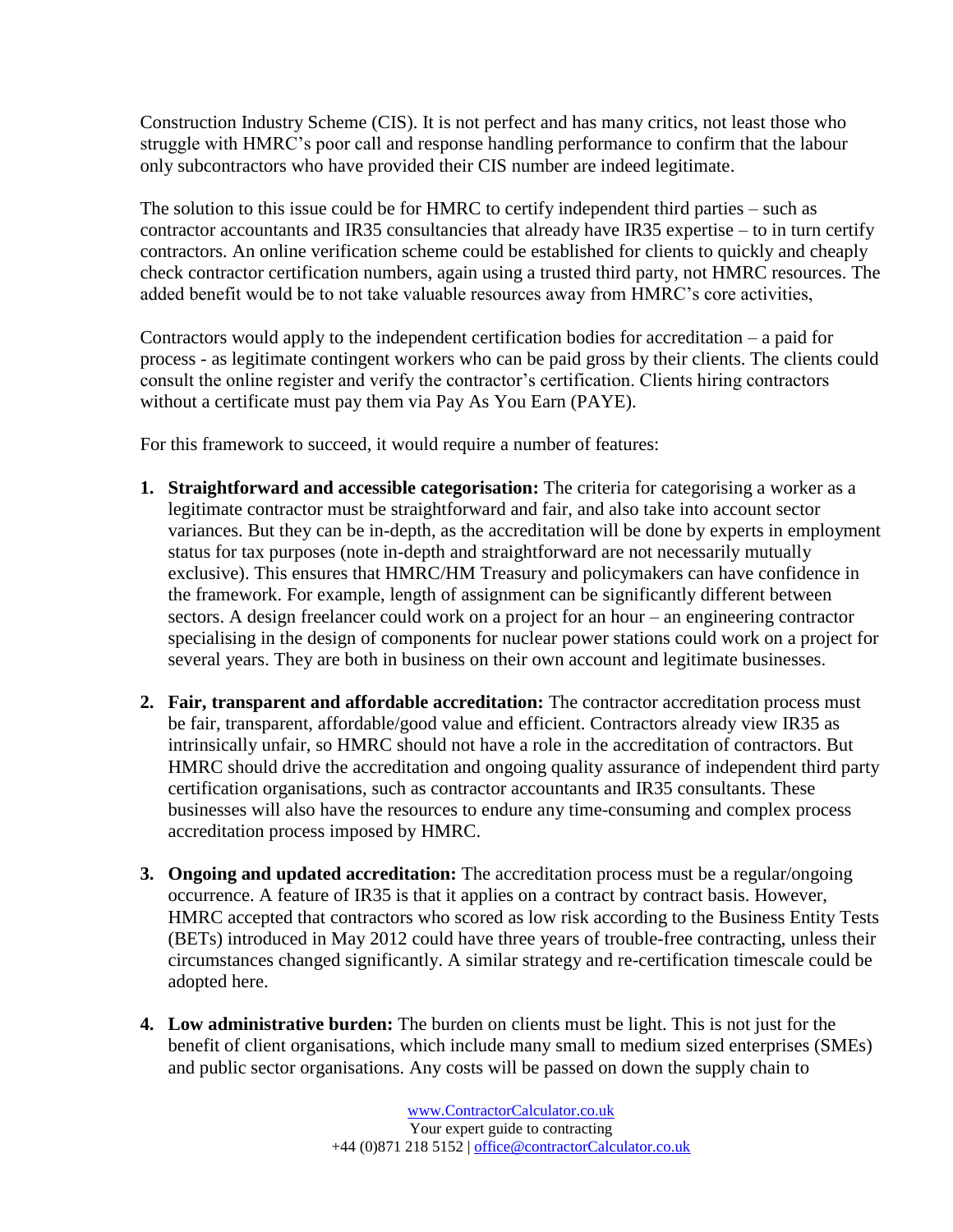recruitment businesses and contractors – that's what clients do now and it is unlikely to change. Recruitment agencies and businesses will become the compliance arm of many clients by proxy (that's what happens now), so recruiters and those clients that do undertake compliance directly should be able to check a register of accredited contractors easily and cost effectively.

**5. Proportionate sanctions:** Sanctions must be proportionate and fair and allow for genuine error, although they should also act as a deterrent. No validated certification should mean no work, or payment of 'emergency tax' from gross fees, just like with the CIS. If a contractor who is a disguised employee is caught falsifying a certification, then they should pay any outstanding tax, plus penalties and possibly face prosecution. If the engager/client colluded, they should pay employers' NICs, plus penalties and possible prosecution. If the engager merely failed to check properly, they should still be liable for employers' NICs but no penalty. And so on. The sanctions for certifying organisations failing to perform should be demanding, as this is a key element of the framework.

However, such a framework should only be considered following considerable work by HMRC to prove that it will raise additional tax revenues. To place any additional burden on business, HMRC must develop very compelling arguments with empirical transparent evidence that suggests this is what is needed. None of the usual obfuscation and reluctance to share its assumptions and the basis of its calculations should be allowed. Otherwise the cost to business of introducing this burden may be more than the £430m HMRC and HM Treasury think they might get.

Anecdotal evidence suggests that the vast majority of medium and top end highly skilled and highly paid contractors who use limited companies should have nothing to fear from independent third party accreditation by IR35 experts. After all, large numbers already use such service providers to ensure they are legitimately outside of IR35 through contract reviews, confirmation of arrangements, tax investigation insurance and other IR35 best practice. HMRC is unlikely to see a huge increase in tax yield from this demographic because there simply are not great numbers of disguised employees at this level.

However, workers calling themselves contractors at the lower paid lower skill end and who are incorrectly using limited companies are likely to be caught. The additional tax from each worker will be small, but HMRC believes there to be a lot of this type of disguised employee. If that is the case, then HMRC's objective to increase tax yield from IR35 will be met.

Conversely, there will be behavioural effects that could reduce the tax yield, as many lower paid contractors will choose not to work via intermediaries. Engagers may be forced to hire employees instead – on lower pay than contractors – having a neutral impact on tax revenue in a normally balanced supply/demand market.

This is not designed to be the complete solution. There are challenges with this approach. But HMRC is looking for potential solutions that help to tackle the challenge of disguised employment, such as it is in the modern workplace, at the same time as not imposing an unnecessary burden on business.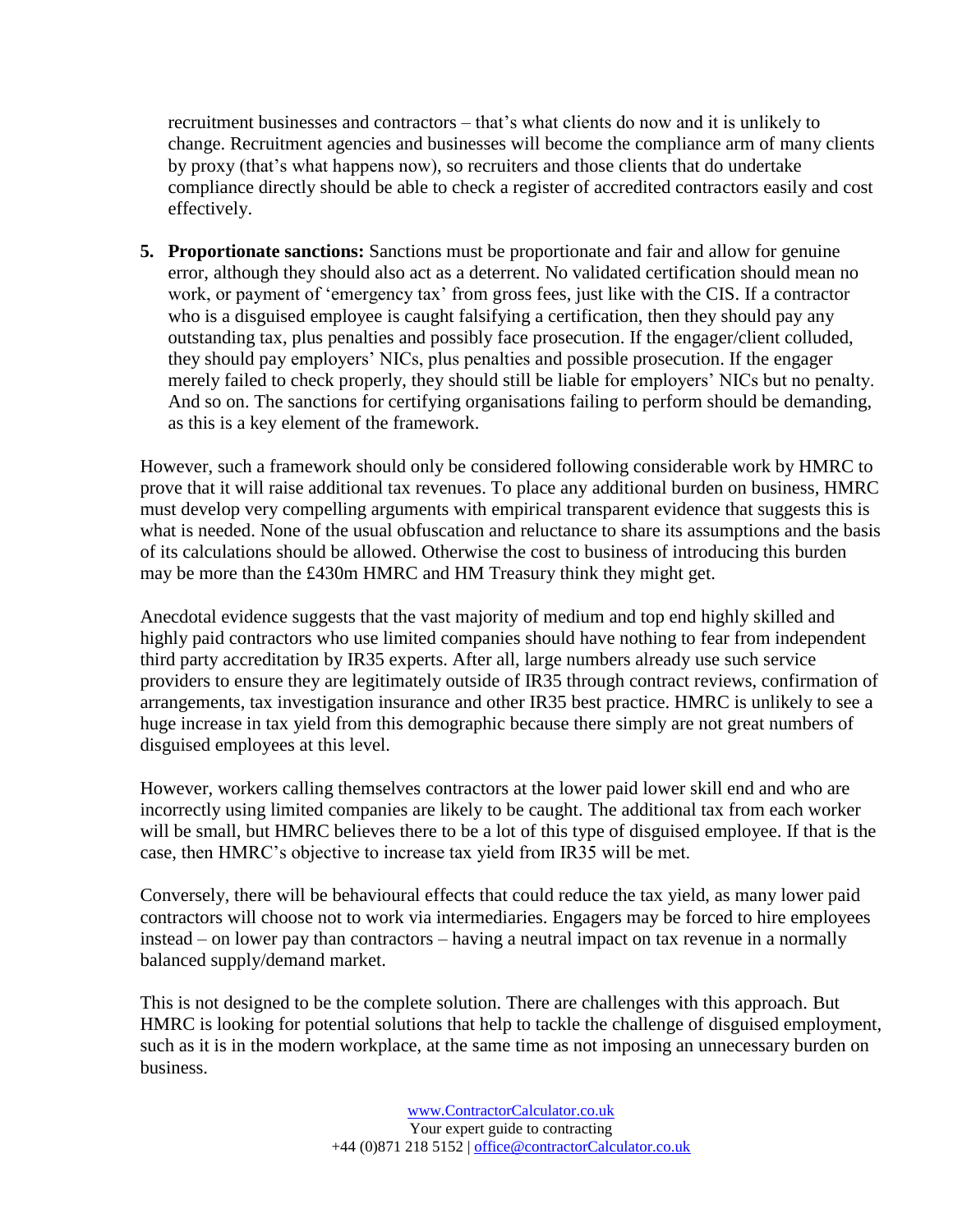### **Appendix: Comparing Tax Revenues**

Salaries and contract rates are not the same. Someone earning £70K gross salary will not be charging the same in gross fees as a contractor. It is this false assumption that underpins much of the IR35 rhetoric and concerns about tax loss.

In a balanced free market the fees a contractor charges will be considerably more than the salary they would attract as a permanent employee.

Consider the IT market in 2015. Sandra is an IT expert, and she can either take a permanent role for £70,000 per year or go contracting. If she went contracting, in today's market she could command about £500 per day. Typically a contractor will work for 220 billable days per year, so Sandra will attract gross fees of £110,000 per year as a contractor. This might be for one client, or a series of clients.

**Option 1**: Salary of £70,000 per year. Tax tables for 2015/2016.

| <b>Gross Salary</b> | 70,000 |
|---------------------|--------|
| Allowance           | 10,600 |
| <b>Employees NI</b> | 4,671  |
| <b>Employers NI</b> | 8.541  |
| <b>PAYE</b>         | 17,403 |
| <b>Total Tax</b>    | 30.614 |

**Option 2**: Contractor on £500 per day. £110,000 annual revenue. Tax tables for 2015/2016

| Revenue             | 110000   |
|---------------------|----------|
| Expenses            | 3000.00  |
| Salary              | 10000.00 |
| Gross profit        | 97000    |
| Corporation tax     | 19400    |
| Dividends           | 77600    |
| Allowance<br>Tax on | 11000    |
| dividends           | 12113    |
| <b>Employees NI</b> | 233      |
| <b>Total taxes</b>  | 31746    |

### **NOTE: More tax is collected if she chooses to be a contractor.**